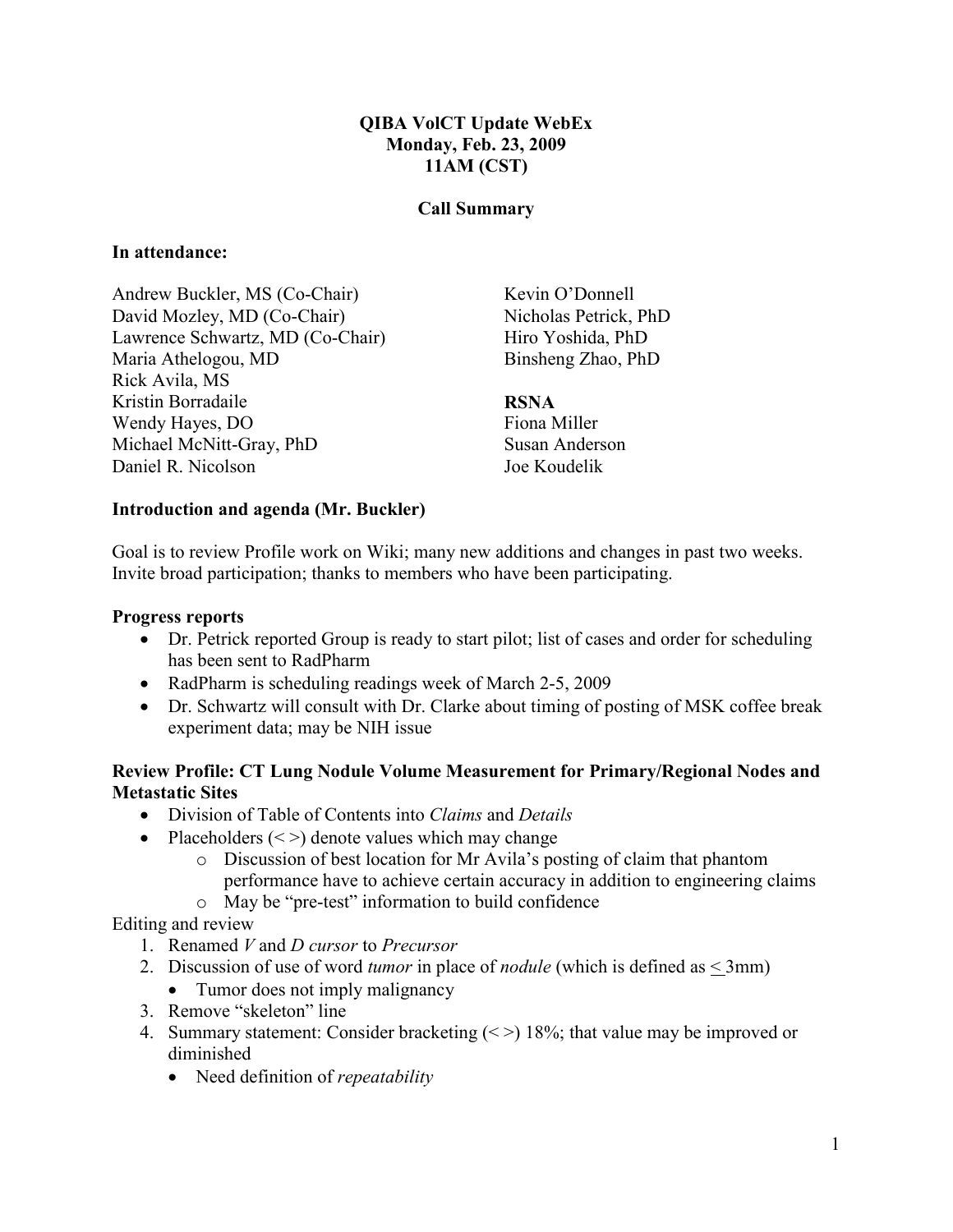- Issue of expressing RECIST repeatability and degree to which RECIST has been qualified
- 5. Table of Contents:
	- Activity is defined as happening in one spot (one place); Transaction is transfer/moving images along
- 6. Profile claims
	- Summary will be requirements and analysis
	- Claims to make specific takes on the summary-substantiated work to be linked to pages
	- Add sub-items Vol CT Groups 1A, 1B, 1C to be layered into profile

# Review of Claims

Claim (#2): Can create, store, retrieve linear, area and volume measurements made on lung tumor images

- Make congruent with 'what would be needed for a clinical trial?'
- Expand Scope to obtain repeatable measurement or to run clinical trials

Claim (#3): Can create, store, and retrieve mark ups of lung tumors, i.e., region of interest (ROI)

boundaries

- May have implications for meeting claims target
- DICOM implementation suggested, but multiple possibilities for data storage here; list the possibilities?
	- o polylines
	- o voxels
	- o polygons/triangles

**Claim (#4):** Can measure lung tumor volume with repeatability of  $\langle 18\% \rangle$  (one half of one half of the RECIST threshold for making a diagnosis of Progressive Disease) for tumors greater than 10mm in Longest Diameter.

- Discussion of addressing repeatability what do we mean by repeatability?
- Use % change above certain thresholds
- Use absolute change below a certain threshold
- Drawing from RECIST 1.1 wording: "change totaling 5mm" as an escape clause from using percents
- To what extent should we continue with RECIST view or establish a different view
- Size-absolute vs. percent; detail matters with boundary condition
- Precursor: Should we give thought to reviewing the RECIST definitions?
- Re: repeatability over operators, over scans? Is this a single reader or multiple readers?
- Role of bias
- Are we looking for change or absolute values?
- There is a link to Group 1A test-retest measurements; add links to Groups 1B and 1C including groundwork areas